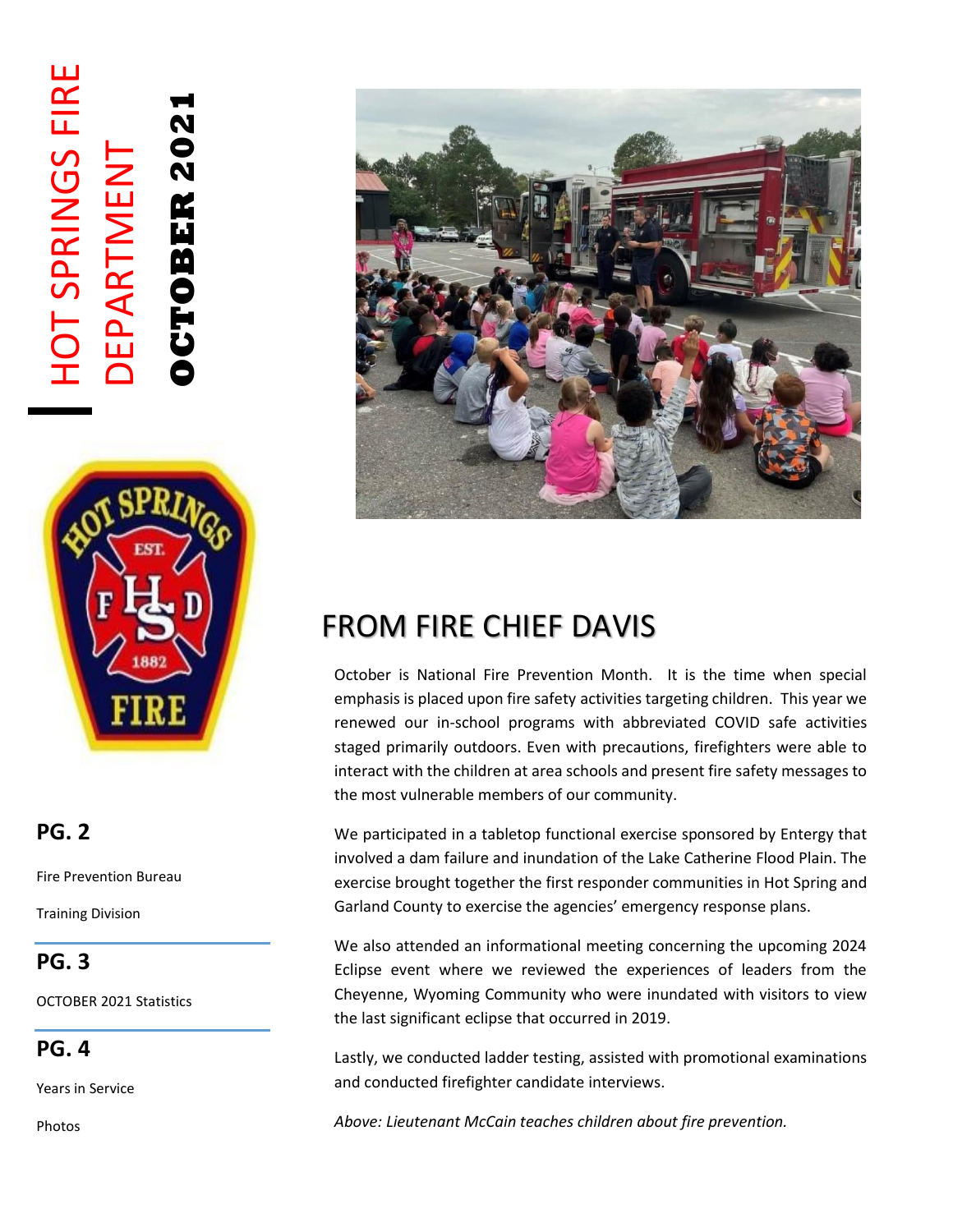

*Photo above: Firefighter going through equipment for the Gudrun mountain bike race at the North Woods.* 



*Photo above: Proclamation from The City of Hot Spring to establish First Responder Weekend.* 

*Photo Bleow: Firefighter Recruits (left to right) Dylan Taylor, Barrett Powers, Taylor Muse, Brandon Reed and Christian Silvar graduated from the Arkansas Fire Academy on October 8*.



## **FIRE PREVENTION BUREAU**

#### FIRE MARSHAL, TOM BRAUGHON

The Fire Prevention Bureau conducted 23 inspections for October including 14 Certificate of Occupancies: David's Burgers, Entergy, Hot springs Gymnastics, The RetroFit by Lana, Bailey Place Apartments, Shady Corner Café, Wonderland, Maggie Jo's, Fearless Plumbing, Buff City Soap, Haynes Family Dentistry, Majestic Park, and Medical Massage Therapy.

The Fire Prevention Bureau also conducted 27 school programs for 1,844 pre-K through  $1<sup>st</sup>$  graders in Hot Springs. The students were given fire prevention books, fire badges, and taught about fire safety. They were also shown the turnout gear and got to see it on a firefighter.

## **TRAINING DIVISION**

TRAINING OFFICER, TY FARRIS

Companies trained for high-rise incidents in October by using the standpipe system on the Training Simulator. HSFD recently updated all of the high-rise kits for our engine companies, so the review of these new kits was incorporated into the training which also included the use of light weight hose used specifically for high rise incidents. The training simulated a fire in a multi-story building and the deployment of hose and equipment in stairwells.

SCBA training was held as HSFD put new air packs into service. The new SCBA are the most current air packs being produced and training consisted of the use, care and cleaning of this equipment. HSFD was able to purchase enough new SCBAs to equip all of the apparatus. The Scott Sight equipment (mentioned in the September report) for SCBA facemasks was also provided to all personnel and the use of this device was reviewed.

Five Firefighter Recruits graduated from the Arkansas Fire Academy in October and returned to HSFD and began their shift work. These recruits were Taylor Muse, Barrett Powers, Brandon Reed, Christian Silvar and Dylan Taylor. Recruit Reed was named Outstanding Rookie of the Firefighter Standards Class. During their training at the Academy, the Recruits received Emergency Medical Responder and Firefighter I/II certifications and were also trained in Hazardous Materials Awareness and Operations.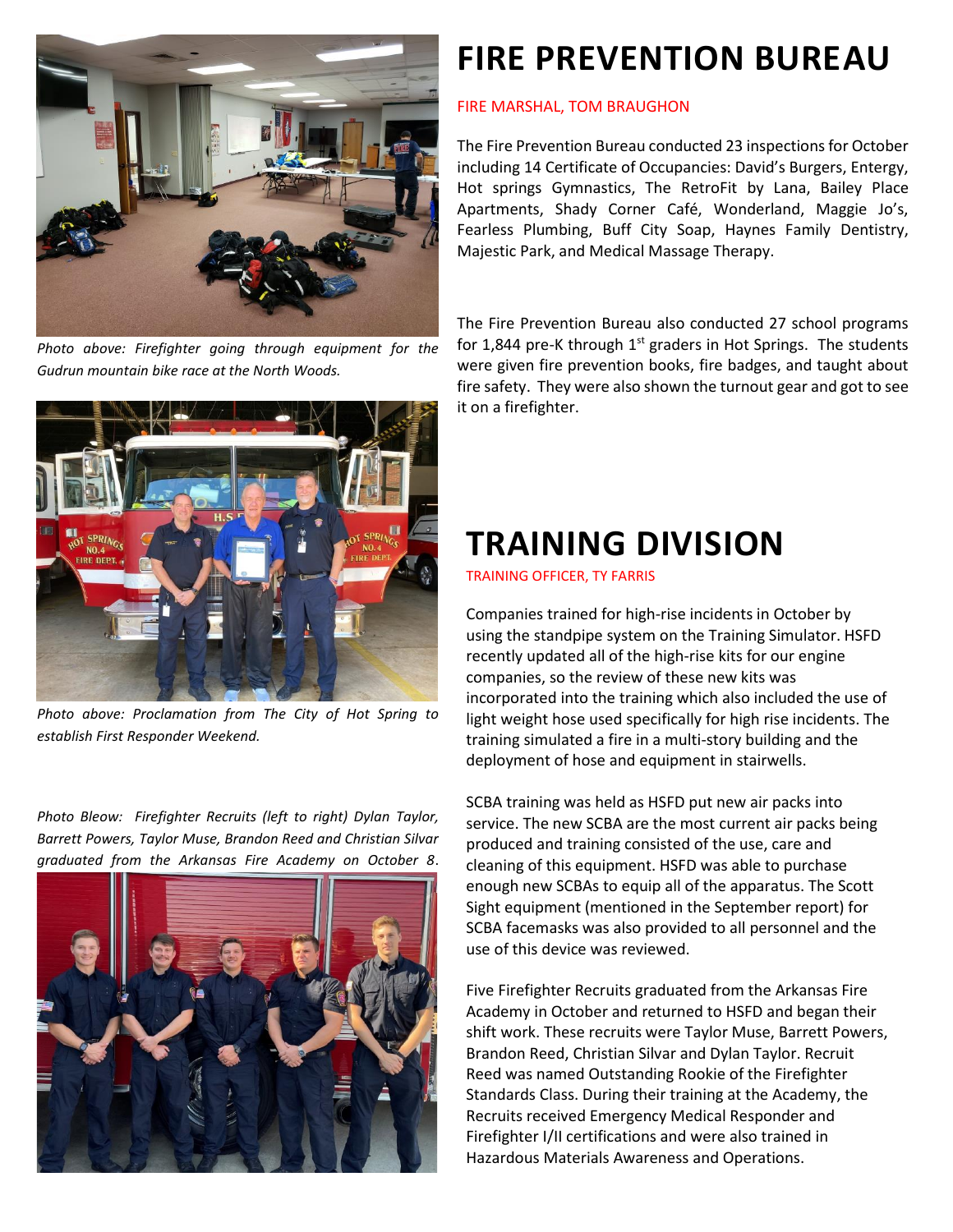

# **OCTOBER 2021**

#### STRUCTURE FIRES

Structure fire loss through October 2021: \$ 826,770.

Total Property Saved through October 2021: \$11,088,890.

Average response time to structure fires for October 2021: 4:26.

### **MONTHLY INCIDENT COUNTS OCTOBER SITUATION FOUND**